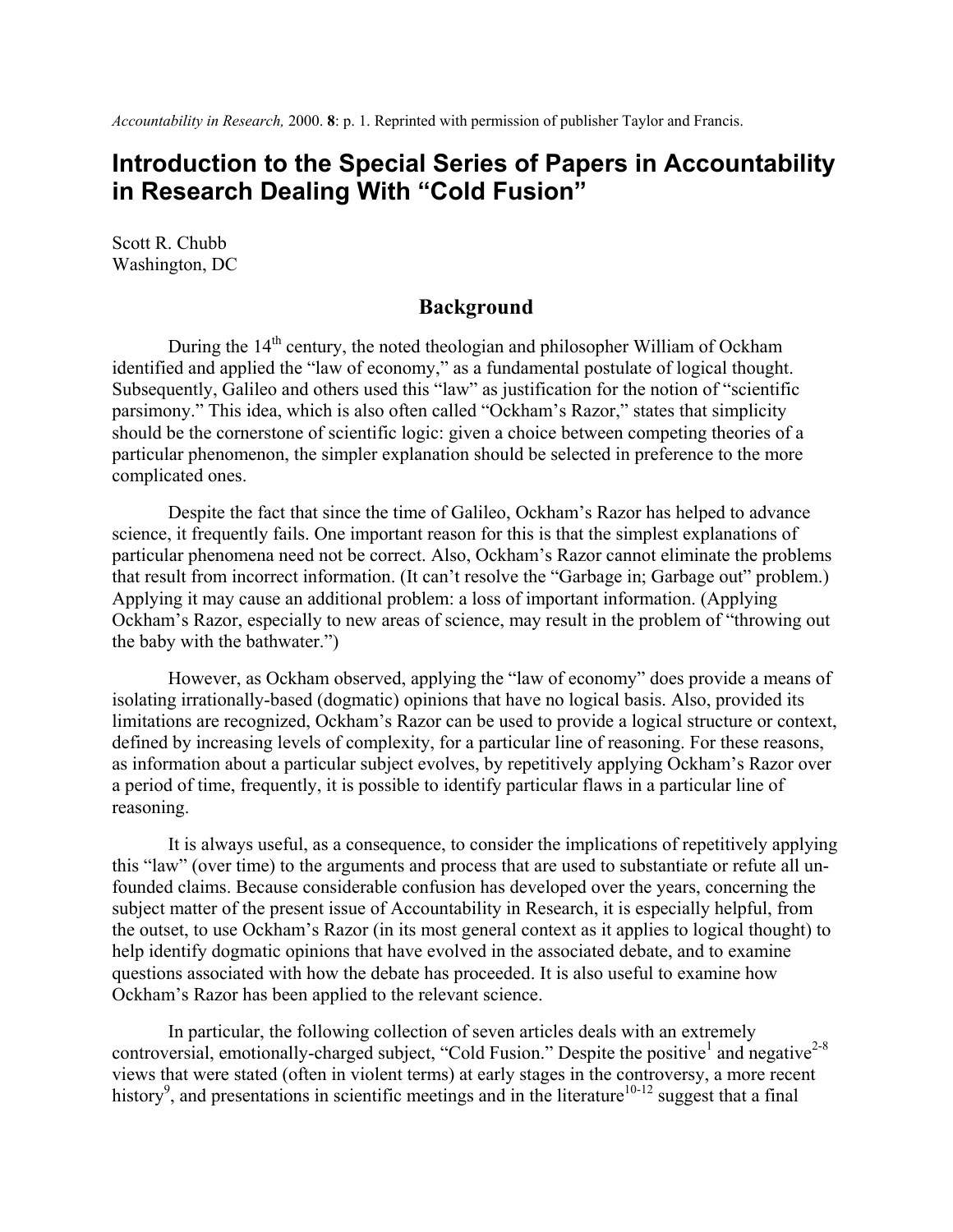verdict concerning the existence or non-existence of the associated phenomena is by no means at hand. From the outset, as a consequence, consistent with applying Ockham's Razor as means of distinguishing fact from dogma, we will assume that claims about Cold Fusion have not been either verified or discredited. Instead of dealing explicitly with this question, the goal of this particular issue of AIR is to examine the "method of science" that has been used during the adjudication of this controversy.

Although to date, it is possible to infer some of this information from the early histories (Taubes<sup>2</sup>, Close<sup>3</sup>, Huizenga<sup>4</sup>, Peat<sup>13</sup>) of the subject, and several authors (Morrison<sup>14</sup>, Nagel<sup>9</sup>, Beaudette<sup>15</sup>) have speculated about the ramifications of the history from a sociology of science perspective, a detailed picture, based on the accounts of the individuals involved, with a specific focus on issues associated with the dissemination and adjudication of science, has not appeared. Given the peculiar history of Cold Fusion, it is also clear that particular subjective biases, based on language, perspective, and background are almost universally present in any single monograph, dealing with this subject. With these factors in mind, in the collection of the next seven articles, efforts were made to investigate the "method of science," as it has been carried out with regard to Cold Fusion, by chronicling the events and feelings of scientists, editors, and administrators of science who have been associated with both sides of the associated controversy.

In fact, a scientific consensus about Cold Fusion does not exist, as the collection of seven articles illustrates. At a basic level, an important reason that this has occurred is related to a breakdown of communication about this area of research that occurred at an early stage in the controversy. Because a basic requirement of "normal science" is that communication about scientific ideas take place, it follows that Cold Fusion is not "normal science." If it is not "normal science," one must ask how this came about.

The breakdown in communication occurred early in the associated controversy as a result of an apparent consensus by mainstream scientists. Subsequently, although research in this area has continued, mainstream scientists are largely unaware of this fact. As a consequence, a large number of experiments have been carried out that are not widely known, in which positive Cold Fusion findings have been reported. Not only have these results failed to alter the predominant view that Cold Fusion is not possible, it appears that the establishment of this view, as a result of the consensus that was established early in the controversy, itself, has subverted the communication process. Thus, the breakdown in communication has persisted. Because it is possible that additional observations that potentially could prove or disprove the associated phenomena are not being made as a result of this breakdown in communication, it follows that the consensus that brought about this situation is responsible for a breakdown in the scientific process. For this reason, one concludes that Cold Fusion is not "normal science" and that at an early stage in the controversy a consensus by scientists was established that has resulted in a breakdown in the process of unbiased, objective reporting of scientific information about this area of research. This conclusion holds regardless of whether or not the associated claims are valid.

If we apply Ockham's Razor (as it applies in a general sense to the structure of logical arguments) as a criteria for testing if the scientific process has either functioned or not functioned as it has been applied to Cold Fusion, as a consequence, we find a rather startling conclusion: bias and pre-judgment that have resulted from the early consensus by mainstream scientists seem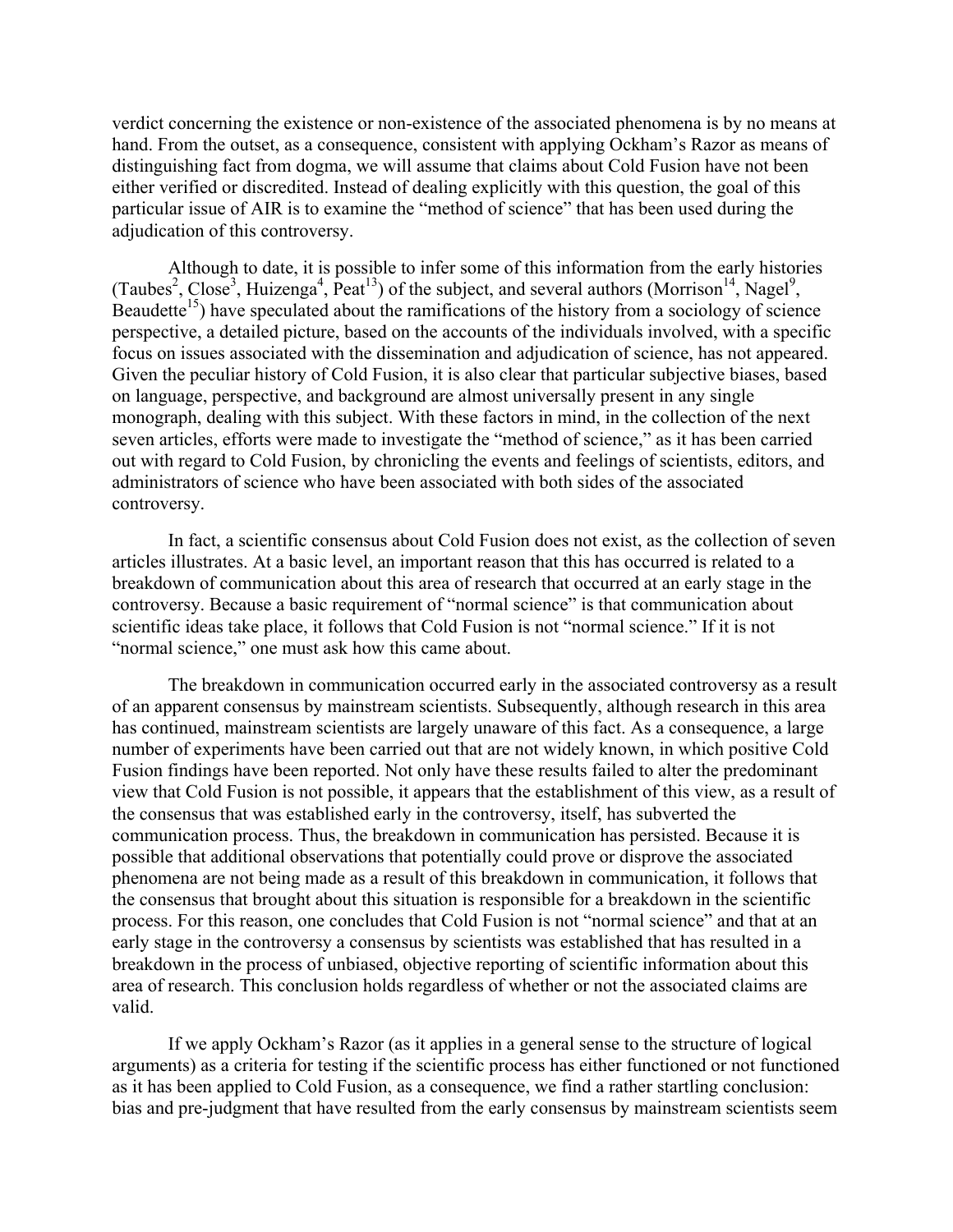to have so unfairly altered the scientific process at such an early stage in the associated controversy that even after a decade, it is virtually impossible to rule-out the possibility that at least a number of the most important, initial, purported claims may very well be valid . Given the potential implications of these claims (which include the development of new, pollution-free, non-hydrocarbon forms of energy, that are as much as ten million times as efficient as the conventional fossil fuel forms that are in use today), this finding is not-only startling, it suggests that a very serious reconsideration of the associated adjudication process should be undertaken.

Ironically, in part, the origin of this remarkable controversy can be traced to a somewhat naïve application of Ockham's Razor. In particular, the "Cold Fusion" controversy resulted from claims that it is possible to create nuclear fusion (or other nuclear reactions) by passing a current through heavy water at room temperature. Because the associated phenomena are difficult to reproduce (assuming they exist, at all), initially, a naïve application of "Ockham's Razor" almost universally led to a simple conclusion: "Cold Fusion" did not exist, and the purported claims were a mistake.

With time, however, a large number of groups presented evidence that the phenomena could be reproduced, albeit in a somewhat unpredictable manner. More significantly, probably, is the fact that evidence of a potential, quantifiable causal link (associated with a nuclear byproduct, <sup>4</sup>He, at levels consistent with the observed excess energy) began to be observed in a number of experiments in a manner that suggested that a new phenomenon (other than conventional fusion) could be involved  $(Arata/Zhang<sup>11</sup>, Bush and Miles<sup>10</sup>, McKubre<sup>12</sup>). An$ important point is that because this kind of evidence was radically different from what had been anticipated, it was not included in the initial analyses and critiques of the initial work. As a result, the simplest arguments against "Cold Fusion" subsequently have proven to be potentially flawed. For this reason, viewed as a basis of scientific argument, the initial application of Ockham's Razor, as it dealt with the purported claims, can no longer be accepted as being valid.

Despite this fact, however, much of the information about these developments has not become part of the mainstream scientific literature. In fact, if anything, communication about scientific results associated with this field has deteriorated. As a consequence, when one applies Ockham's Razor in a more general sense to the questions related to the scientific method and process as they have (or have not) been applied appropriately to Cold Fusion, one arrives at an obvious answer: empirical evidence, based not only on the volume<sup>16</sup> of information (but also on its content) that has accumulated during the associated scientific "debate," indicates that the process has not functioned in a manifestly self-correcting fashion.

There is an additional irony associated with the history surrounding applications of Ockham's Razor that has relevance in the analysis of the underlying dynamic of the debate. In particular, historically, William of Ockham used his "law of economy" as justification for eliminating dogmatic biases by the church towards particular ideas, rituals, and practices. Ironically, this has relevance to understanding the dynamic of the on-going controversy because a very real polarization has occurred between individuals who are actively involved in the field and those who are not. For this reason, the tenor of the present "debate" has become dogmatic in tone to the point that even some of the terminology that one associates with religion has crept into the "dialogue" surrounding the subject. (For example, beginning early in the controversy, adherents of conventional "scientific wisdom" began to refer to Cold Fusion as a "corpse,"<sup>5</sup> Cold Fusion scientists as "true believers"<sup>7</sup>, their meetings as "séances"<sup>7</sup> and the podia from which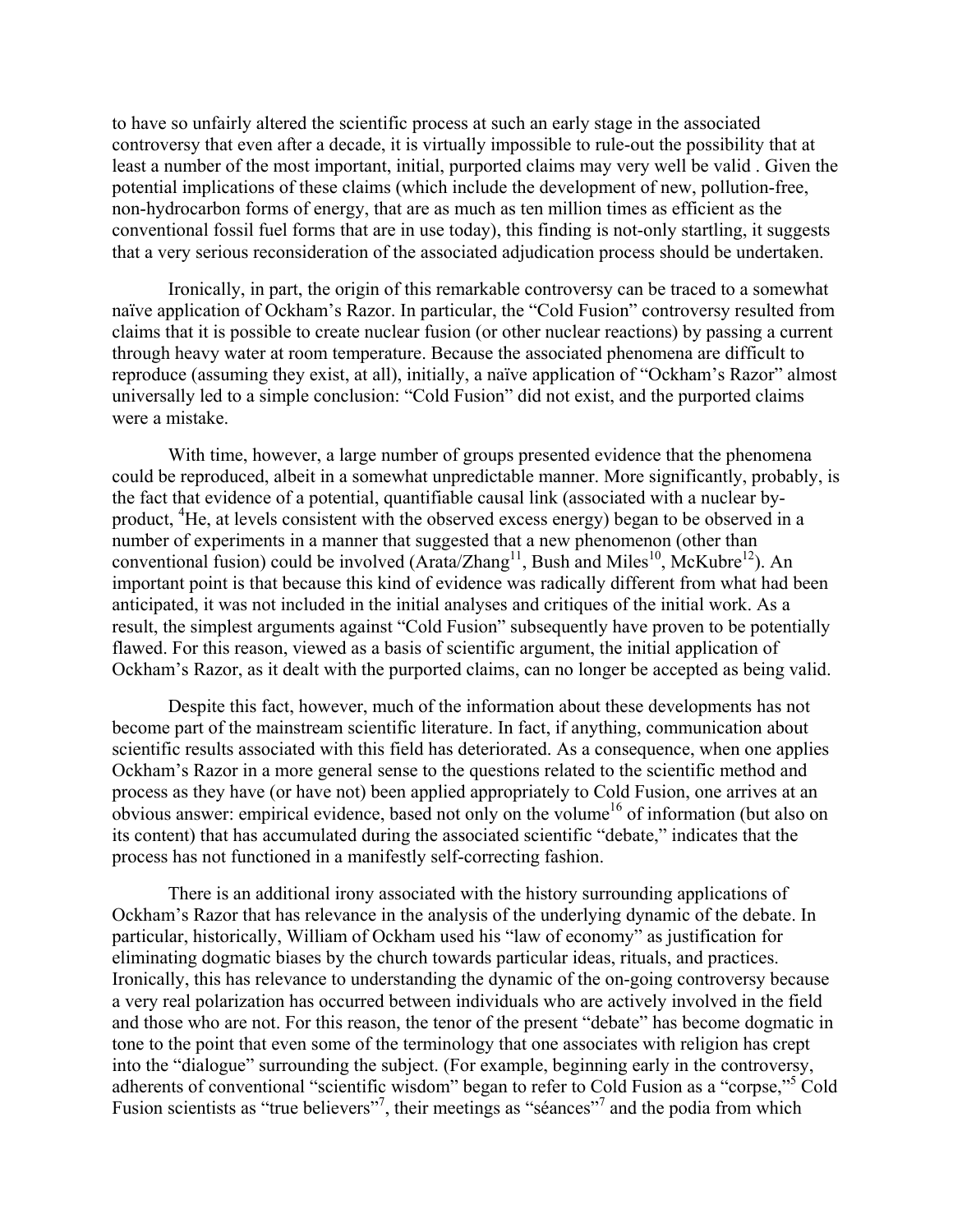Cold Fusion talks were presented, as "pulpits"<sup>6</sup>.) In other (more mundane) references to the subject, Cold Fusion findings were referred to as "An Embarrassment"<sup>8</sup> and "Pathological."<sup>14</sup> Taubes<sup>2</sup> simply referred to the work as "Bad Science."

Given the strange circumstances associated with the initial disclosure (as discussed below), it is perhaps understandable that a degree of derision in the "dialogue" concerning this subject was to be expected. However, even after a considerable volume of information about the subject had become available, the tenor of the "dialogue" did not change significantly. In response to this situation, beginning at the end 1993, the language of the "debate" became further polarized after Storms coined the expression, "Pathological Skepticism," during the third International Conference on Cold Fusion (ICCF3), in reference to the manner in which a number of the individuals associated with the negative view of the phenomena had treated the available evidence. Again, a simplified model is plausible: At an early stage, meaningful scientific discussion about the subject came to an end; derisive comments about the subject became commonplace. Communication about the subject became increasingly difficult, which resulted in a kind of Catch-22 situation, in which information about positive findings was (and has) not been widely-believed or circulated, in many cases, because of potential fears of embarrassment. Cold Fusion has been treated derisively by most mainstream scientists, who essentially view the subject with scorn.

Implicitly, funding and the fears associated with the loss or control of funding have played an important role in defining the scientific and sociological dynamics of the controversy. The importance of this factor, especially now, 11 years after the controversy began, seems obvious. However, at the present time, it still is not obvious what role the funding process (through actions associated with research proposals, and the awarding and solicitation of grants) had in triggering the on-going debate, well before the disclosure of claims that occurred during the initial press conferences and subsequent uproar. In particular, at a very early stage, the funding process seems to have played a significant (even dominant) role in bringing about the dynamic that is responsible for the controversy. This began well before the initial News Conference on 23 March, 1989, by the two chemists, Stanley Pons and Martin Fleischmann from the University of Utah, and the subsequent (though nearly-simultaneous) announcement of findings by Steven Jones (and co-workers) from Brigham Young University (BYU).

Specifically, as Martin Fleischmann describes in his contribution to the present collection, during the summer of 1988, the need to procure funding led to a conscious decision by him and Stanley Pons to submit a grant proposal to Ryszard Gayewski, of the Department of Energy (DOE). This (as stated by Fleischmann) led to a "worst case scenario" in which their ideas "were forced into the public domain."

In point of fact, considerable confusion resulted, not only through the manner in which funding was sought, but by the review process, itself, which resulted in an apparent obfuscation and over-simplification associated with the purported claims. In particular, because Steven Jones and his group were also involved with a project that was funded by Gayewski that seemed to be related to the work by Pons and Fleischmann, pressures associated with potentially patent-able ideas, disclosure of information, and property rights came into play. (For example, Ryszard Gayewski encouraged Steven Jones to provide notification of the disclosure of BYU findings to a public forum<sup>17,18</sup>, prior to the University of Utah Press Conference.) Unfortunately, as a consequence, when the particular announcements were made, it was widely believed that the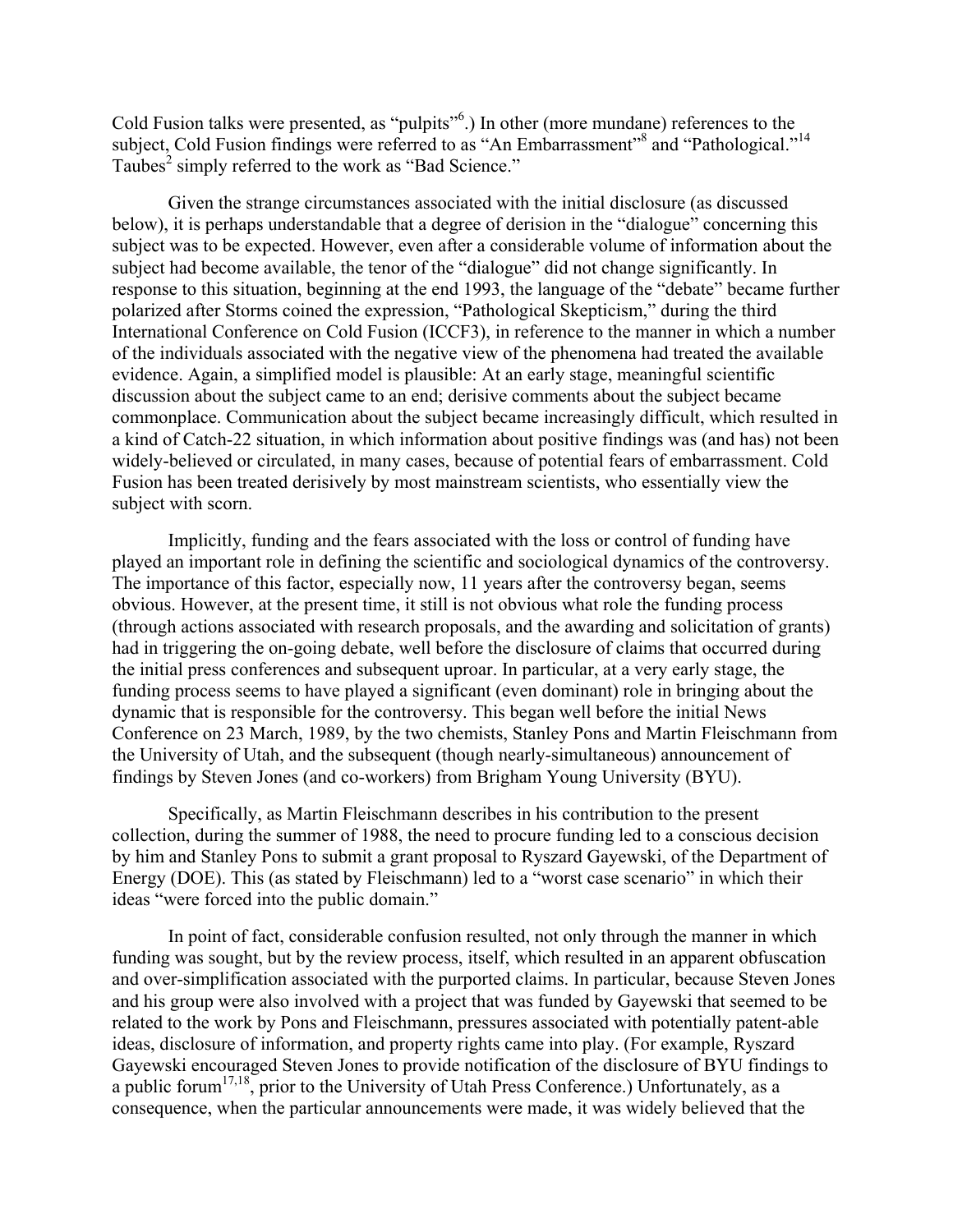research efforts that were being carried out by the two groups were closely related. With hindsight, it has become apparent that this simply was not true. In particular, Pons and Fleischmann's most important claim involved the identification of anomalously large amounts of heat, during the prolonged electrolysis of heavy water  $(D_2O)$  by palladium (Pd), at levels that could not be accounted for by the normal laws of chemistry. They also said they had found evidence for the products (energetic neutrons, in particular) that one would observe in conventional nuclear fusion. However, subsequently, they withdrew this last set of claims. Steven Jones, and his co-workers from BYU, on the other hand, never claimed that they had observed significant levels of heat. Instead, they said they had observed the emission of neutrons, at low (but statistically significant) levels, during the electrolysis of  $D_2O$  by Pd. (They have never retracted the claim that they have observed some form of low-level nuclear reaction in these kinds of systems. Steven Jones, in particular, in his contribution to the present collection attests to this fact.)

Because of the timing of the two announcements, which were made almost simultaneously, most scientists believed that the two forms of experiments (and sets of results) were associated with the same phenomenon. However, as is immediately obvious from the first two articles in the collection, the underlying approaches that were being followed at the University of Utah (as discussed by Martin Fleischmann) and Brigham Young University (as discussed by Steven Jones) were entirely different. Despite the very different phenomena that were being examined and the nature of the claims that were being made, the idea that the claims from the two groups were related not only was widely accepted, subsequently, the fact that apparent differences in the purported claims existed was used as formal justification<sup>19</sup> for disregarding both sets of claims.

## **Scope of the Special Issue**

As I have noted above, whether or not claims associated with Cold Fusion are justified is an open question. It is not the goal of this collection of articles to answer this question. It is clear that a number of complicating factors played a role in undermining the scientific process. Although the following collection of seven articles summarizes a number of these, because of the limited available space and the complexity that is involved, the collection must be viewed as a first attempt to understand some of the more important issues. Although in soliciting articles for the collection, I suggested that individual authors focus on the "scientific process" associated with the adjudication of the underlying phenomena (as opposed to questions relating to whether or not the phenomena have a sound scientific basis), not unexpectedly, a degree of personal bias seems to be prevalent in many of the contributions. Despite this fact, each author has contributed a number of important themes and "lessons-to-be-learned," associated with the controversy, that have value, regardless of whether or not Cold Fusion effects are a mistake or the result of real phenomena.

In an attempt to get a cross-section of differing views concerning this subject, I requested that a number of individuals who were involved in the initial debate participate in this Special Issue. In addition to Steven Jones and Martin Fleischmann, these included David Lindley and Steven Koonin. I also asked a number of individuals who became intimately involved in the associated controversy at an early stage, (but who were not directly involved in the most contentious areas of debate), to contribute articles. This second group of people consisted of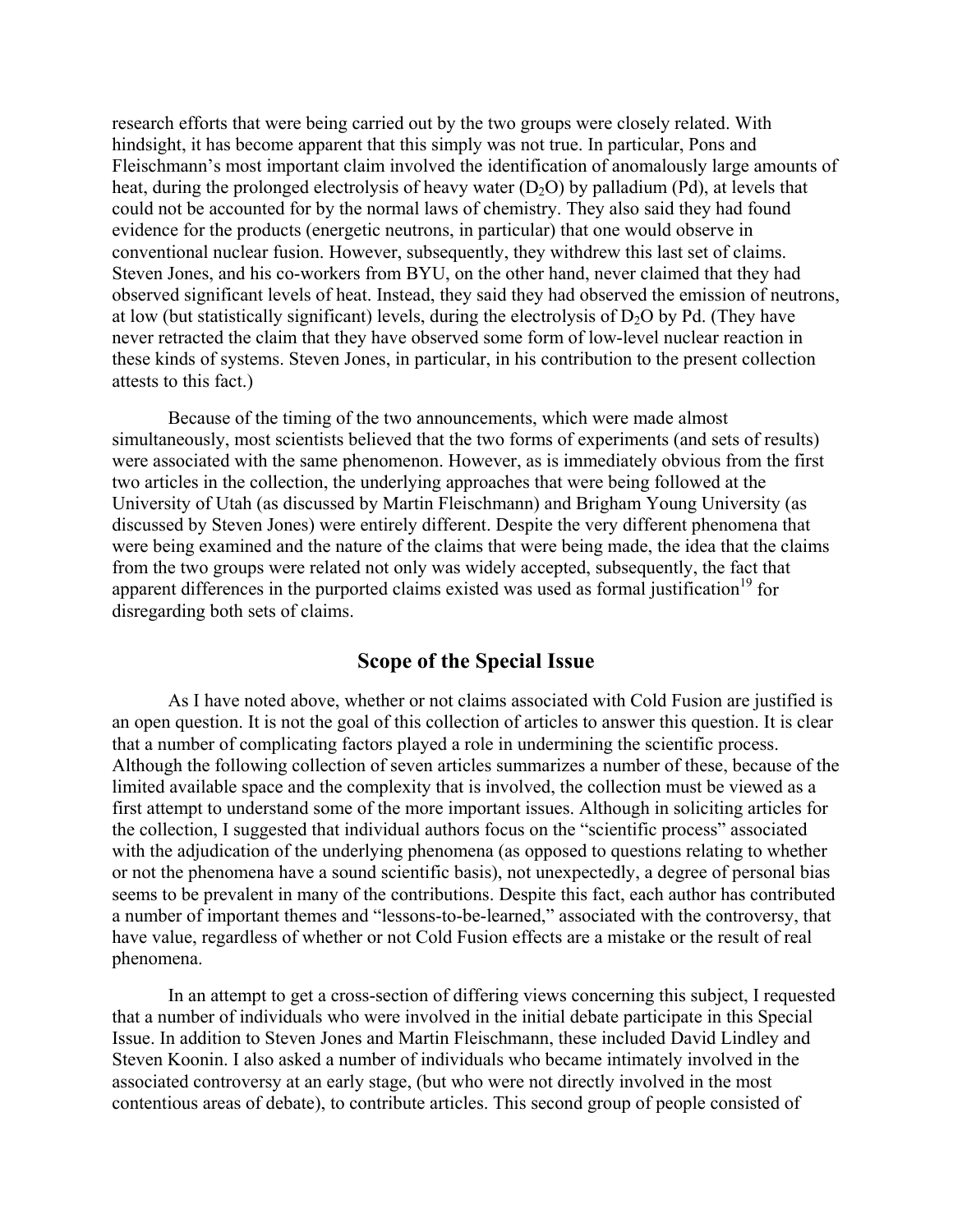George Miley, John Bockris, Francesco Scaramuzzi, and Hideo Ikegami. In addition, I asked three additional individuals, Talbot Chubb, David Nagel and Carol White, who became involved in the controversy at a later stage, to participate in the project.

Unfortunately, Steven Koonin was unable to actively participate. However, through my contact with him, I corresponded with his colleague, David Goodstein, who has been actively involved in investigating issues related to the scientific process as it has related to Cold Fusion. He has graciously consented to allow us to include an article he prepared in 1994 (for **The American Scholar**) as part of the collection<sup>20</sup>. Each of the remaining participants of the project participated directly or indirectly in the formulation and preparation of the following collection of seven articles. (In the end, a number of them were unable explicitly to contribute articles.)

#### **Content of the Special Issue**

The result of this effort is a series of articles by individual authors, in which one finds an interesting cross-section of experiences and opinions that seem to reflect the diversity of backgrounds of the individuals who were involved. In particular, at one extreme is the testimonial by Steven Jones, which deals with the nature of performing research associated with anomalies and the need to persevere in the study of these kinds of effects in order to understand the relevant science. Because of the previous history associated with the controversy, he clearly delineates the BYU efforts from the anomalous heat experiments (which he refers to as "Cold" Fusionî). In describing the BYU work, he examines in detail (a) a series of experiments that seem to provide tantalizing evidence of low level nuclear activity in electrolytic cells (and other room temperature environments) that is extremely difficult to reproduce, (b) the need to use adequate instrumentation to validate/invalidate these experiments, and (c) the importance of trying to understand even low-level effects (properly instrumented) in order to advance science.

At the other extreme, there are contributions from individuals who have been involved with the controversy, primarily, as outside observers of (as opposed to being directly involved with) the experiments, and whose role has been more as adjudicators of the relevant science. The contributions from these individuals tend to be more focused on general scientific issues, the "pros" and "cons" of the associated debate, and the methods of science that have gone on during the controversy.

The contributions from David Goodstein and David Nagel fall into this category. Specifically, these authors deal in general terms with the associated science and the manner in which the scientific process has "functioned" (or ceased to function) with respect to the controversy. However, although these two contributions are similar in focus, important differences between them are present because of the different perspectives that the authors bring to the associated analysis. In particular, David Goodstein discusses the controversy using ideas and terminology that are frequently applied in the history of science and science ethics. David Nagel deals with similar issues but with greater focus on the specific details associated with the purported claims and the manner in which they have been adjudicated, both inside and outside the active community of individuals who have been involved in investigating the associated phenomena. He also provides important background material, associated with conventional fusion and nuclear physics, and its relationship to the controversy. This is useful because it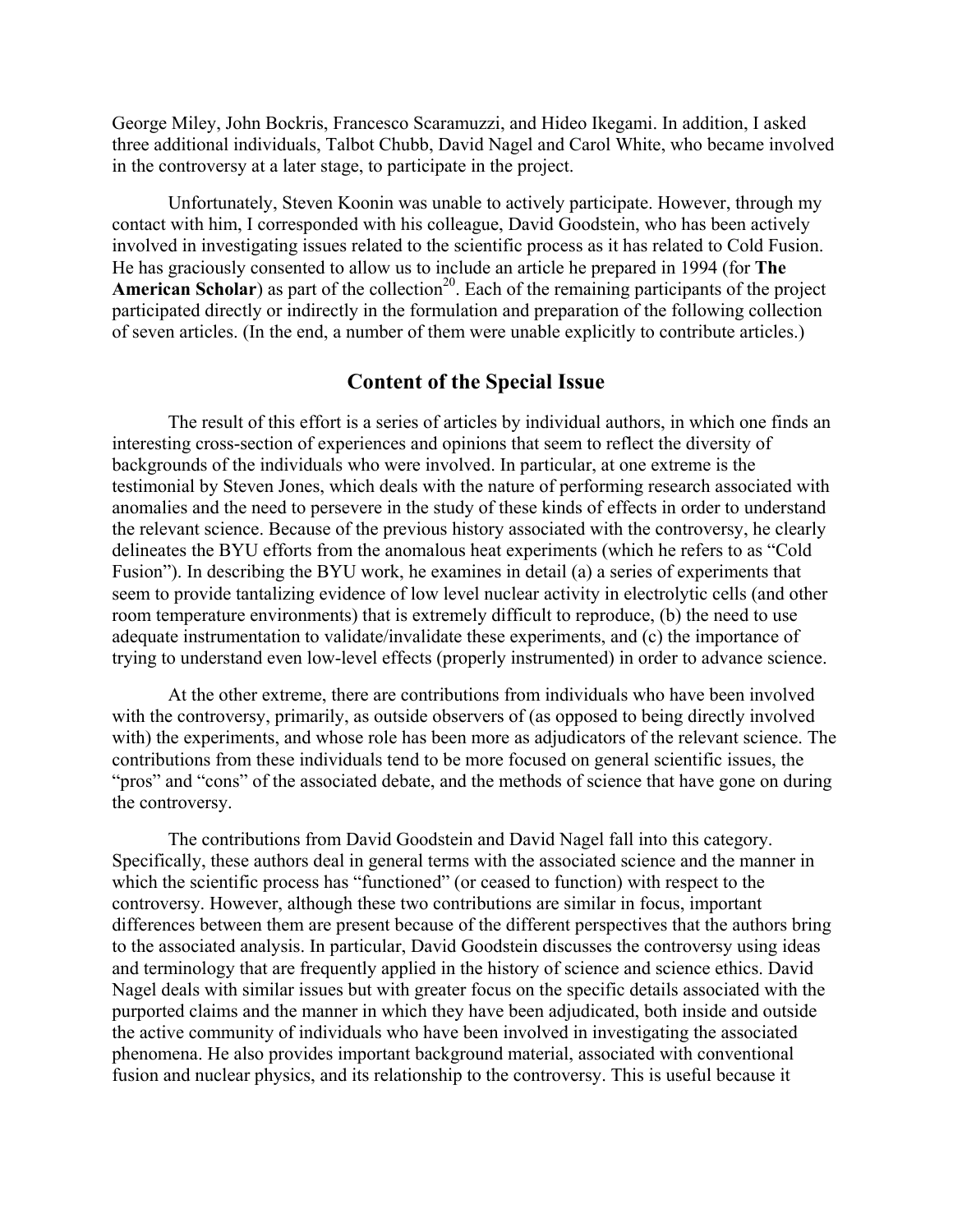clarifies a number of the issues that are responsible for the skepticism that most mainstream scientists have with regard to the subject.

Intermediate between these two sets of extremes are the contributions by Martin Fleischmann, Francesco Scaramuzzi, John Bockris, and George Miley. Each of these authors discusses one or more experiments involving some form of "anomalous" result, in which he was personally involved in assessing its validity and in reporting the finding to the scientific community. In each case, the author describes how the particular experiment(s) was (were) conducted, provides some background material about the motivation that led his group to become involved in the work, the findings associated with the work, the reactions of outside adjudicators and colleagues, and the manner in which the methods of science have dealt with (or failed to deal with) the associated controversy. All of these contributions also provide interesting perspectives, based on the history of the subject, associated with lessons to be learned from how the field has progressed in the past and how it might (or might not) progress in the future. Again, however, although there are similarities in the topics that are covered in these contributions, important differences are also present.

In particular, Martin Fleischmann's contribution touches on a wide-range of topics, including his personal history with Cold Fusion, his reasons for performing Cold Fusion experiments, and his view of a number of more philosophical topics associated with the nature of science that have relevance beyond the immediate issues associated with Cold Fusion. Francesco Scaramuzzi's contribution focuses on a considerably smaller set of topics, associated with work at his laboratory. Though less general in nature, his article provides an important historical overview of changes that occurred in his and other Cold Fusion research programs in response to important, new experimental information that was presented in a series of talks (by McKubre and Miles) during the second International Conference on Cold Fusion. In this overview, he also explains the scientific motivation behind these changes. (The changes came about in response to evidence that was presented in the talks of a plausible causal link between two of the potentially more important Cold Fusion claims, involving the appearance and triggering of excess heat and a possible new form of nuclear reaction.)

John Bockris focuses not only on developments in his laboratory but on developments in other laboratories at Texas A & M. He also discusses friction, associated with issues related to academic freedom, that developed within his department as a result of the controversial nature of his findings and the topic of his research. In particular, both he and one of his graduate students (Nigel Packham) were severely criticized for being involved with Cold Fusion and were accused of making fraudulent claims. Although none of these claims was ever substantiated, the impact of the accusations affected both of their reputations. In his contribution, Professor Bockris also provides important background associated with an additional (extremely contentious) area of investigation that has evolved as a result of Cold Fusion research, namely, the study of phenomena associated with the anomalous appearance and disappearance of small amounts of material in electrolytic cells (and other environments) and accompanying "evidence" of lowlevel nuclear reactions. He and others have referred to this line of research as Low Energy Nuclear Transmutations.

Besides discussing a number of the issues associated with the dynamic of the controversy and his own involvement with a particular line of research (which includes work in Low Energy Nuclear Transmutations), George Miley also provides a unique series of observations concerning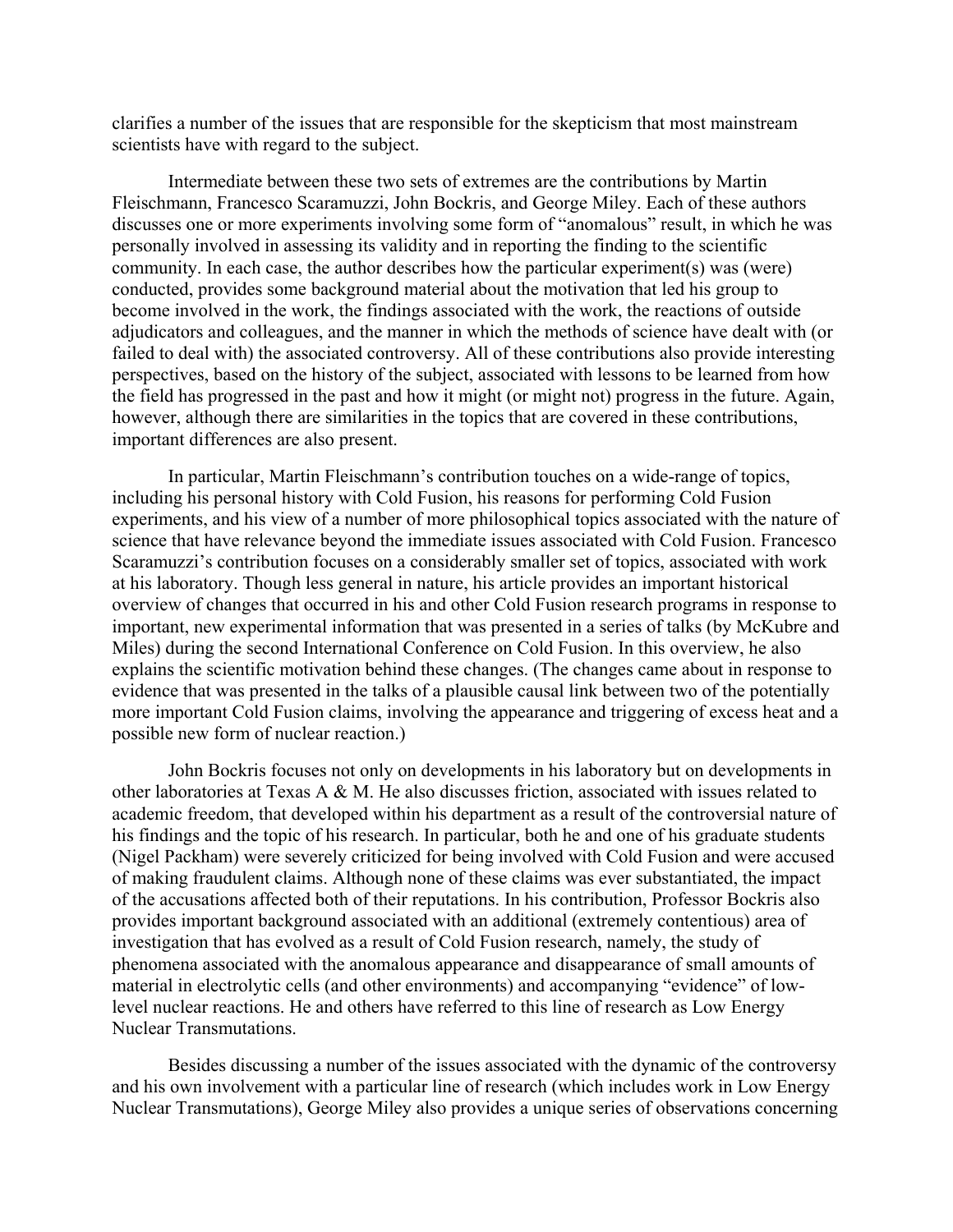the role of the media in the controversy. In particular, as editor of the American Nuclear Society journal, **Fusion Technology**, he has made a number of editorial decisions that have allowed articles about Cold Fusion to appear in a "peer-reviewed" publication. Because most journals bar Cold Fusion papers from being reviewed and published, this editorial decision has placed him and his journal in a high-profile position. However, interest in the field has persisted, despite the lack of information that has been provided by established lines of communication. Professor Miley points out that the information-gathering process has also continued, but that effectively this has occurred through new, non-standard forms of communication, including the Internet, and informal newsletters and emerging periodicals.

Both George Miley and Martin Fleischmann suggest that uncontrolled uses of Information Age Era technologies (FAX machines, initially, and subsequently the Internet) have significantly undermined the Scientific Review process associated with Cold Fusion. David Lindley also suggested<sup>21</sup> that the Review process (as it applied to the initial submission by Pons and Fleischmann to NATURE magazine) was adversely affected by the widespread dissemination of pre-prints of the paper by FAX machines during the initial stages of the controversy.

It is clear that the extraordinary nature of the claims, and the presence of these new avenues of communication helped to fuel the associated debate. However, taken in isolation, it seems questionable that these factors were responsible for the breakdown of the scientific process. A more plausible hypothesis is that the disruption of normal Communications occurred once an apparent consensus was established that the claims associated with Cold Fusion were the result of errors.

In fact, an important series of events associated with this breakdown can be directly related to a series of extemporaneous talks that were held during a special session of the American Physical Society (APS), on 1 May 1989. In his article, David Goodstein provides a nice discussion of the associated history. He also identifies these events as playing a pivotal role in Cold Fusion's ceasing to be a "normal" form of science. It is worthwhile noting that the "normal" rules of scientific protocol (publication of abstracts, records of presentations, announcement of speakers, etc) that are conventionally practiced during APS meetings were abrogated during this session. As a result of these digressions, a number of unsubstantiated claims were allowed to be made<sup>22</sup> about the scientific worthiness of practices that were followed by the two experimenters (Pons and Fleischmann) whose work inspired the session, but who were not in attendance. It is also clear that after this event occurred, a notable deterioration in language associated with the scientific dialogue about Cold Fusion began. This included the first series of comments about Cold Fusion from the director of Public Information of the American Physical Society in which the subject was openly mocked<sup>5</sup>.

It is clear that a number of factors, including the use of FAX machines, the Internet, and the abrogation of conventional procedures associated with science, seem to have had an important impact in shaping and defining the initial controversy during its early years. How seriously the events associated with the 1 May 1989 American Physical Society meeting, and the suspension of customary procedures associated with such meetings by the organizers, affected the associated debate is unclear.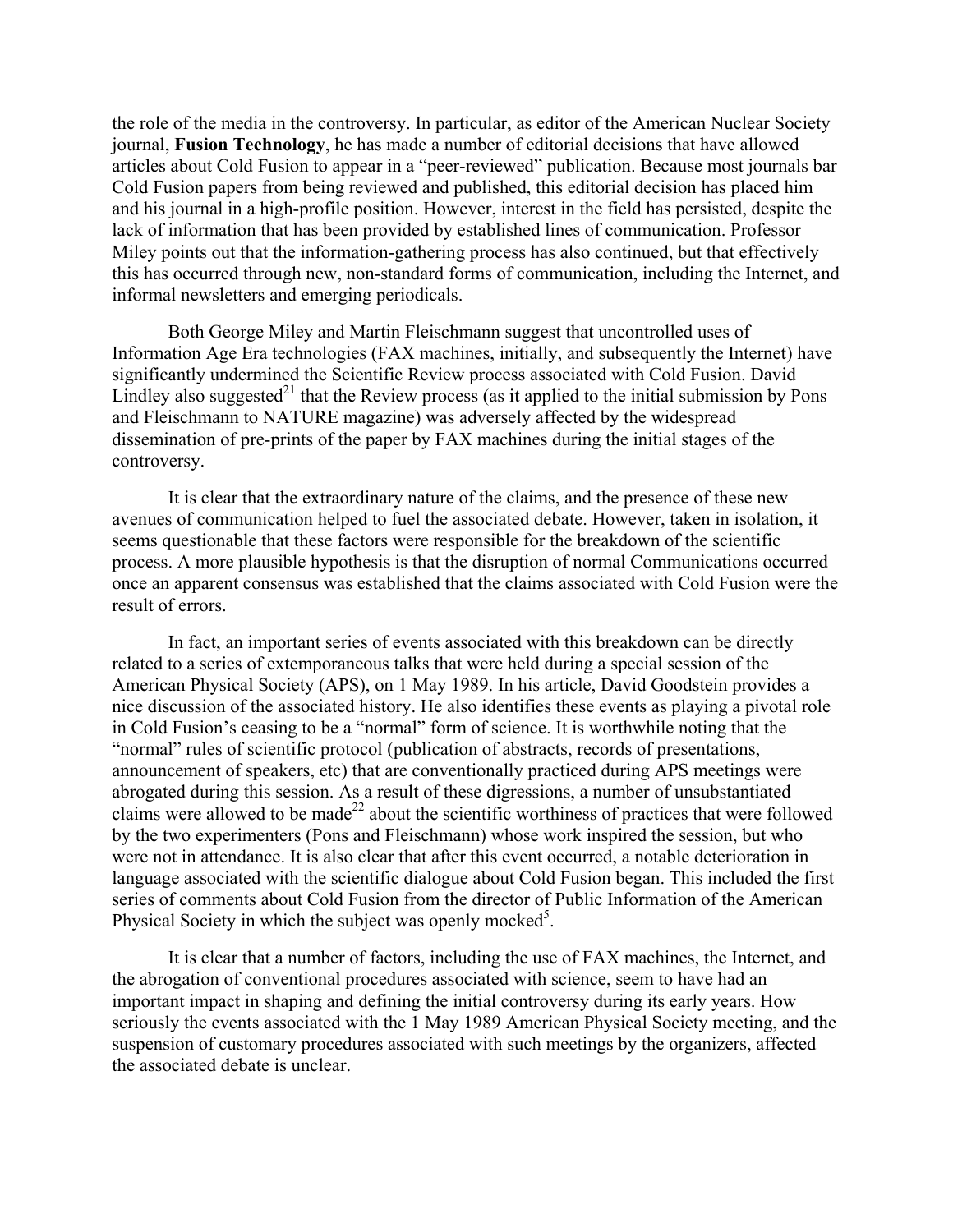As David Nagel notes in his contribution, in science (as well as elsewhere), a degree of accountability is always required. In particular, for communication to occur between individuals, an individual and a group of individuals, or between groups, mutual trust is necessarily required at some level. David Nagel also points out that the standard definition of "Accountability" includes the idea of liability; i.e., the notion that a group or a particular individual should be held responsible for a particular set of actions. An interesting point is that in "normal" circumstances, "liability" and "responsibility" can be identified frequently either by precedent or through the potential for pecuniary damages or rewards (as defined through the marketplace, for example). Thus, in a typical scenario, where science and the associated flows of information, technology, and money can be viewed almost in terms of a marketplace type of scenario, "liability" and "responsibility" can be defined in terms of how these processes are enhanced or impeded by a particular set of actions.

Within the context of "normal" or "abnormal" science, it is relatively easy to identify the terms of accountability, which David Nagel accomplishes through a matrix representation of the involved parties. An important point, however, that he does not emphasize directly, as it relates to the present set of circumstances as they apply to the scientific process, is that ultimately, the definition of "liability" hinges upon a subjective appraisal of a particular situation, based on precedent or bias. In scientific research, even more fundamental than the products of the effort is an important goal, the attainment of knowledge, based on verifiable hypotheses and measurements. Implicit in the way that scientists attempt to accomplish this goal are a number of important ethical practices that the majority of scientists presumably recognize: 1. Scientists seek the truth; 2. Because they recognize that trial and error is part of the scientific process, when scientists find flaws in what they have done, they freely admit their mistakes, attempt to correct them, and try a new approach. Thus, in an idealized situation, scientists are accountable only to themselves, and their community. If they are truthful in these endeavors, their accountability, as scientists, has been fulfilled.

The important point of contention in the Cold Fusion controversy (and, more generally, most of science) associated with this protocol for accountability involves the "identification of errors" and whether or not the scientists who are involved are required to admit their mistakes and attempt new approaches. In particular, in the present scientific climate, it is exceedingly difficult for a scientist to admit mistakes, unless he is permitted to do so in such a way that he does not embarrass himself or his sponsors. It is for precisely this reason that scientists give preliminary talks and presentations in particular settings where they can obtain valuable feedback without jeopardizing their sources of funding. An unfortunate result of the way Cold Fusion evolved was that this kind of process was largely circumvented. Further aggravating the situation is the fact that the APS compounded the problem by allowing a confrontational environment (and subsequent climate) to evolve as a result of the extemporaneously called session on 1 May 1989.

Should the APS be held responsible for the consequences of what transpired as a result of these activities? Ultimately, this decision should and will be made by the members of the scientific community, not as a consequence of whether or not errors in judgment were made at the time, but whether or not, with time, mutual trust between the APS, its members, and the scientific community as a whole remains in tact. In fact, because the APS freely allows individuals to present and debate controversial topics at its meetings, it does provide a useful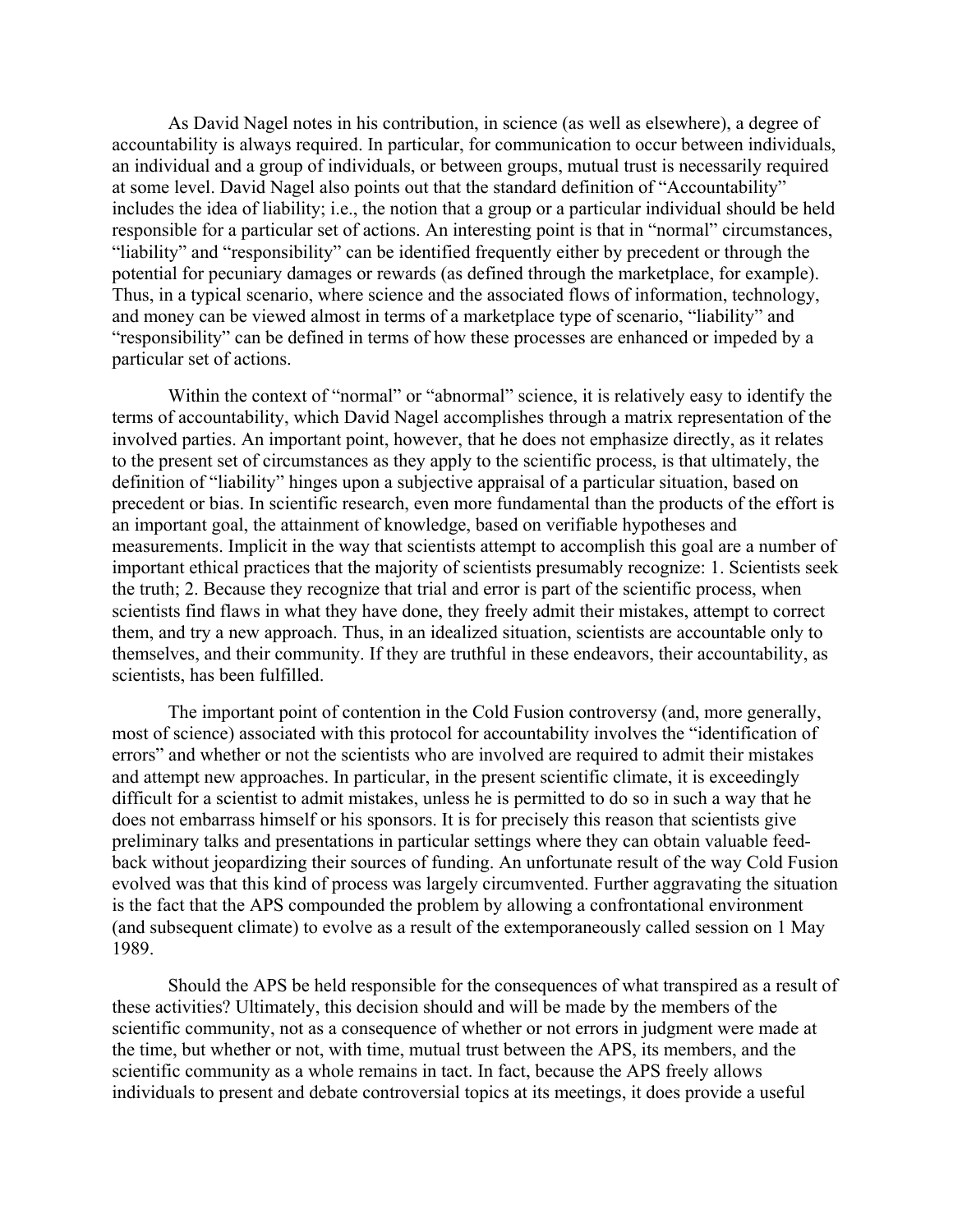setting for airing opinions concerning contentious issues. During the last four years, a number of individuals (including myself) have used this venue in order to publicize ideas and findings associated with Cold Fusion-related phenomena<sup>23-26</sup>. With time, one hopes that this type of activity will prove useful in resolving the existing controversy.

In the final analysis, a number of factors significantly undermined the scientific process in the dissemination of information about Cold Fusion. Initially, these included not only the frequently identified problems associated with errors in judgment that resulted from the disclosure of incorrect and incomplete information by a number of the scientists, who were involved, but more subtle errors associated with the review process, the resulting confusion associated with competing claims, the abrogation of established rules and protocols by the American Physical Society, and the wide-spread circulation of incomplete, incorrect results, using Information Era Technologies. The latter set of (not frequently identified) factors seem to have had a longer-lasting effect because of an unanticipated effect: as interest intensified, Information Era Technology inspired a confrontational environment that appears to have taken on an identity of its own. In the resulting climate, a serious lack of trust and respect seems to have become prevalent between individuals who have participated in Cold Fusion research, and those who have not.

As noted by George Miley, irresponsible postings, abusive rhetoric, and other behaviors by outside followers of the controversy through the Internet have acted to intensify the difficulties associated with the existing, polarized environment. In many cases, this has increased the tenor of an already acrimonious debate, while adding little of scientific value. This suggests a hidden irony that may provide the most valuable lesson of all that has resulted from the controversy: effective scientific communication (and more generally communication between any group of individuals) requires a degree of trust and respect. When this does not exist, the most powerful Information Era Technologies can actually impede a meaningful discussion of the relevant issues. Alternatively, one might say that "unless we can trust the people we are trying to talk to and speak nicely to them, the fanciest communication machines won't help the situation, and they very easily can make it worse!"

It has been said that unless we study and analyze history, it has a tendency to repeat itself. The Cold Fusion controversy is an extraordinary scientific and sociological event that has been going on for more than a decade. I believe that the lessons I have mentioned here, as well as the many additional lessons and comments that are included in the following collection of seven articles may help us to prevent this kind of thing from happening again.

#### **Acknowledgement**

I would like to thank all of the participants for their patience and perseverance. Besides those individuals who were directly involved in preparing articles for the collection (which include John Bockris, Martin Fleischmann, David Goodstein, Steven Jones, George Miley, David Nagel, and Francesco Scaramuzzi), a number of others participated indirectly in planning and developing the Special Issue. For their help in this context, I would especially like to thank Talbot Chubb, David Lindley, and Carol White. I am deeply grateful to my wife, Anne Pond, and my father, Charles Chubb, for the strong moral and emotional support that they have provided during the last decade. Without their help, it is doubtful that this project would have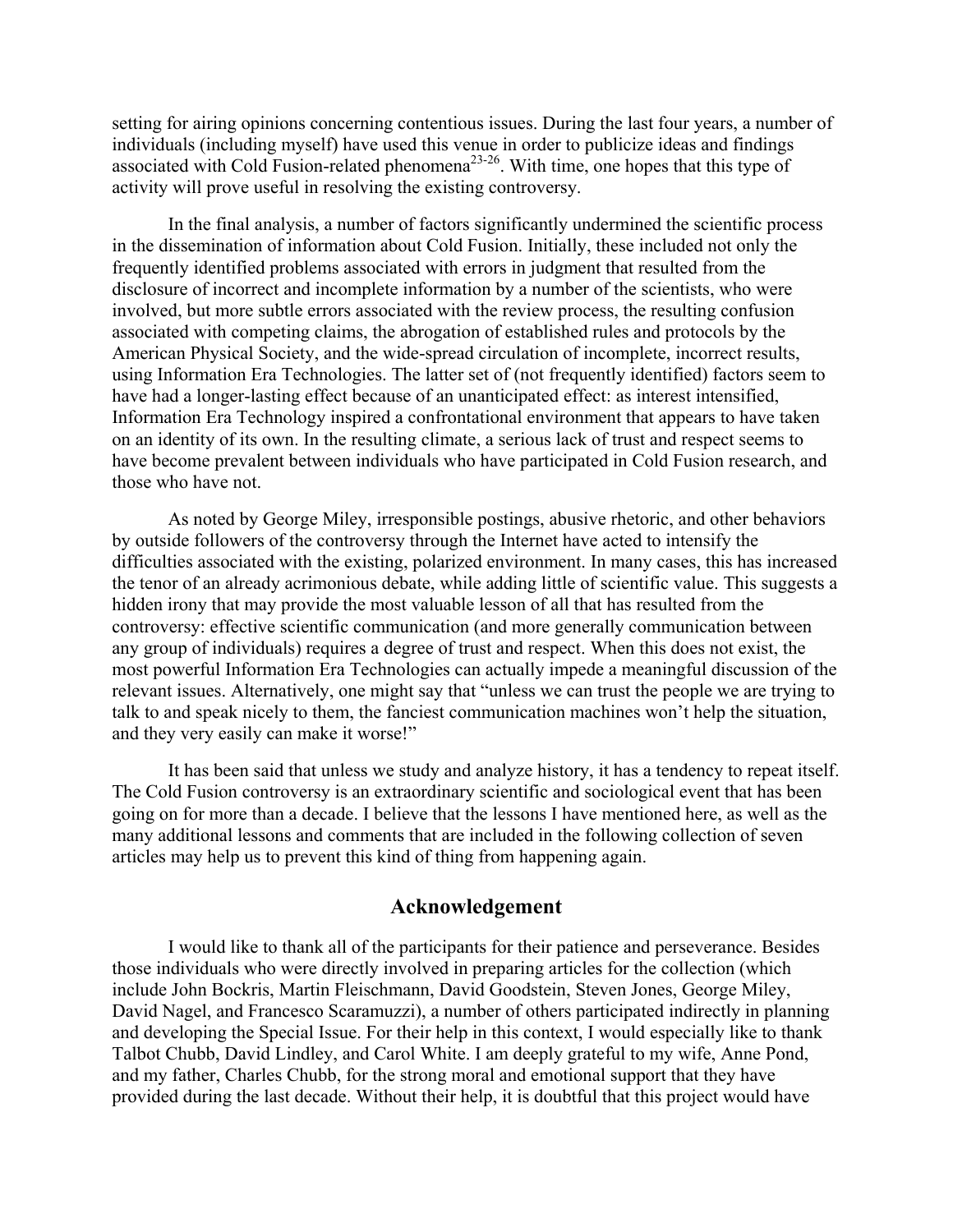been completed. I would also like to thank Charles Beaudette for providing valuable background material. I also acknowledge valuable discussions with Robert Terry, which were essential in initiating the work. Finally, I would like to thank Adil Shamoo for his encouragement and help in making the Special Issue a reality.

## **References**

- 1. Eugene F. Mallove, Fire from Ice: Searching for the Truth Behind Cold Fusion Furor.(John Wiley & Sons, New York, 1991).
- 2. Gary. Taubes, Bad Science: The Short Life and Weird Times of Cold Fusion, (Random House, N.Y., 1993) 503p.
- 3. Frank E. Close, Too Hot to Handle: The Race for Cold Fusion. (Princeton University Press, Princeton, N.J., 1991), 376p.
- 4. John R. Huizenga, Cold fusion : The Scientific Fiasco of the Century. (University of Rochester Press, Rochester, N.Y, 1992), 259p.
- 5. Robert L. Park, *WHAT'S NEW*, 5 May 1989 ([http://positron.aps.org/WN/WN89/wn050589.html\)](http://positron.aps.org/WN/WN89/wn050589.html)
- 6. Robert L. Park, ibid.
- 7. Robert L. Park, *WHATíS NEW*, 23 March 1990. ([http://positron.aps.org/WN/WN90/wn032390.html\)](http://positron.aps.org/WN/WN90/wn032390.html)
- 8. David Lindley, "Embarassment of Cold Fusion," *Nature* 344, 375 (1990).
- 9. David J. Nagel, "The Status of 'Cold Fusion'," Radiat. Phys. Chem. 51, #4-6, pp. 653-668 (1998).
- 10. B. F. Bush, J. J. Lagowski, M. H. Miles, G. S. Ostrom, J. Electroanal. Chem. 304, 271 (1991). M. H. Miles and B. F. Bush, Fusion Tech 25, 478 (1994).
- 11. Y. Arata and Y-C Zhang, *Proc. Japan Acad.,* **73B**, 1 (1997). Y. Arata and Y-C Zhang, *Proc. Japan Acad.,* **72B**, 179 (1996).
- 12. M. C. H. McKubre, Pacific Regional Conference of American Chemical Society, 3-7 Oct. 1999, Anaheim, CA. Cf. Jed Rothwell, "The American Chemical Society Conference Cold Fusion Sessions,î *Infinite Energy*, **5**, #29, 18-25 (2000).
- 13. F. David Peat, Cold Fusion : The Making of a Scientific Controversy. (Contemporary Books, Chicago,1990), 204 p.
- 14. Douglas Morrison, talks presented at special Cold Fusion American Physical Society session on 1 May 1989, and at University of Utah, 22 Sept. 1989. Douglas Morrison suggested among other ideas that a correlation exists between positive Cold Fusion findings and climate. In these talks, he also identified elements of pathological science as being present in positive Cold Fusion findings. Reference 2 refers to Morrison's University of Utah talk.
- 15. Charles G. Beaudette, Excess Heat. (Oak Grov Press, South Bristol, Me, April 2000), p. 385
- 16. John Bockris, (private communication), points out that at the time of the publication of this special issue of Accountability in Research, there have been more than 2000 articles, in which positive findings of excess heat have been reported and that these findings have been reported from different laboratories located throughout the world.
- 17. Steven E. Jones, private communication.